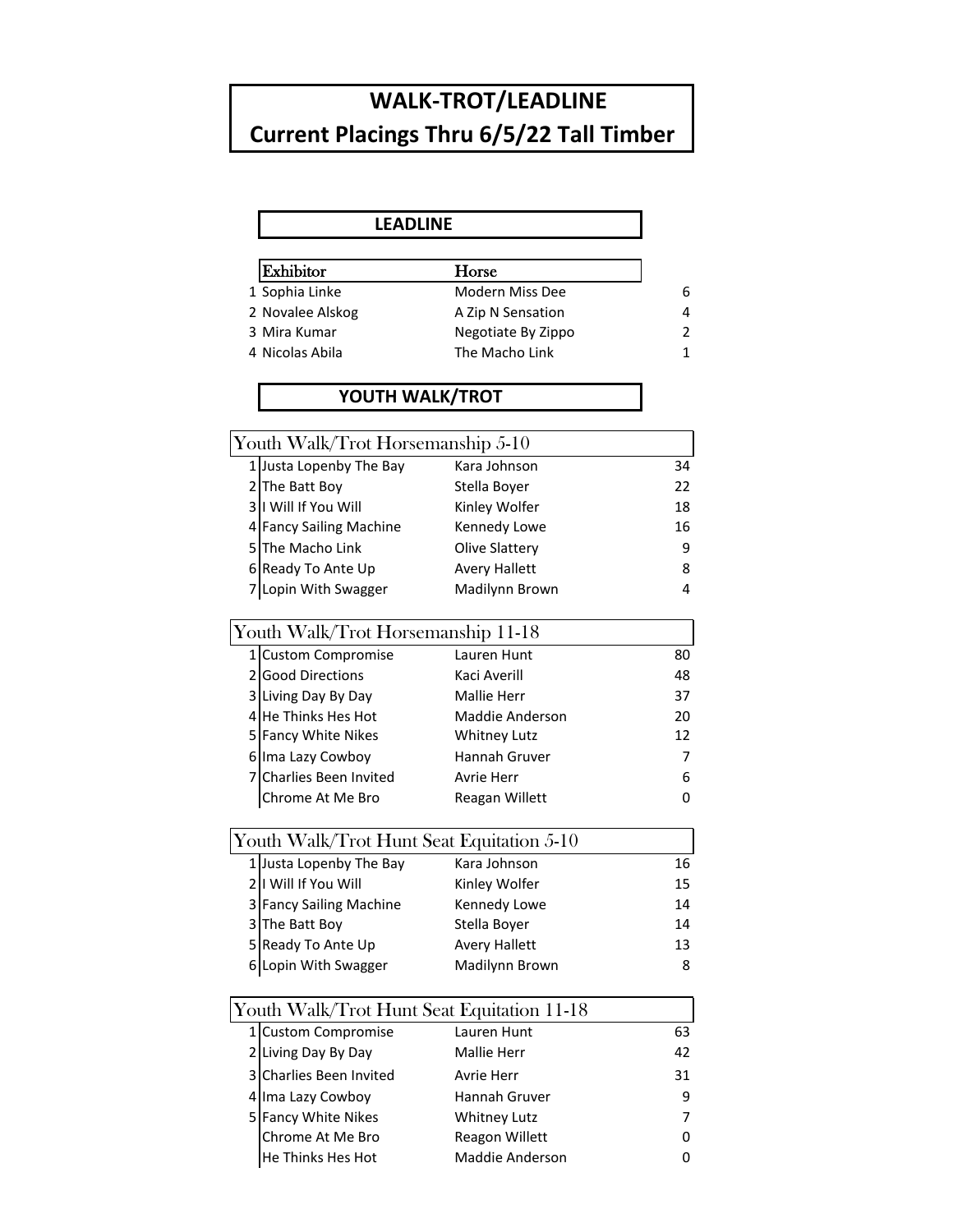|    | Youth Walk/Trot Hunter Under Saddle 5-10  |                        |                |
|----|-------------------------------------------|------------------------|----------------|
|    | 1 Ready To Ante Up                        | <b>Avery Hallett</b>   | 18             |
|    | 2 Fancy Sailing Machine                   | Kennedy Lowe           | 16             |
|    | 2 Justa Lopenby The Bay                   | Kara Johnson           | 16             |
|    | 4   Will If You Will                      | Kinley Wolfer          | 13             |
|    | 4 The Batt Boy                            | Stella Boyer           | 13             |
|    | 6 Lopin With Swagger                      | Madilynn Brown         | $\overline{4}$ |
|    | Youth Walk/Trot Hunter Under Saddle 11-18 |                        |                |
|    | 1 Custom Compromise                       | Lauren Hunt            | 68             |
|    | 2 Charlies Been Invited                   | Avrie Herr             | 27             |
|    | 3 Fancy White Nikes                       | <b>Whitney Lutz</b>    | 14             |
|    | 4 Living Day By Day                       | Mallie Herr            | 13             |
|    | 5 He Thinks Hes Hot                       | <b>Maddie Anderson</b> | 5              |
|    | 6 Ima Lazy Cowboy                         | Hannah Gruver          | 4              |
|    | Chrome At Me Bro                          | Reagan Willett         | 0              |
|    |                                           |                        |                |
|    | Youth Walk/Trot Showmanship 5-10          |                        |                |
|    | 1 The Macho Link                          | Olive Slattery         | 34             |
|    | 2 Ready To Ante Up                        | <b>Avery Hallett</b>   | 28             |
|    | 3 The Batt Boy                            | Stella Boyer           | 24             |
|    | 4   Will If You Will                      | Kinley Wolfer          | 23             |
|    | 5 Justa Lopenby The Bay                   | Kara Johnson           | 20             |
|    | 5 SF Hot Sensation                        | Cooper VanValkenburg   | 20             |
|    | 7 Fancy Sailing Machine                   | Kennedy Lowe           | 16             |
|    | 8 Lopin With Swagger                      | Madilynn Brown         | 0              |
|    | Youth Walk/Trot Showmanship 11-18         |                        |                |
|    | 1 Custom Compromise                       | Lauren Hunt            | 72             |
|    | 2 Living Day By Day                       | <b>Mallie Herr</b>     | 52             |
|    | 3 Good Directions                         | Kaci Averill           | 31             |
|    | 4 He Thinks Hes Hot                       | <b>Maddie Anderson</b> | 23             |
|    | 5 Ima Lazy Cowboy                         | Hannah Gruver          | 15             |
|    | 6 Charlies Been Invited                   | <b>Avrie Herr</b>      | 4              |
|    | 6 Fancy White Nikes                       | <b>Whitney Lutz</b>    | 4              |
|    | Chrome At Me Bro                          | Reagan Willett         | 0              |
|    |                                           |                        |                |
|    | Youth Walk/Trot Trail 5-10                |                        |                |
|    | 1 Justa Lopenby The Bay                   | Kara Johnson           | 24             |
|    | 2 Fancy Sailing Machine                   | Kennedy Lowe           | 8              |
| 21 | The Batt Boy                              | Stella Boyer           | 8              |
| 41 | I Will If You Will                        | Kinley Wolfer          | 4              |
|    | 4 Lopin With Swagger                      | Madilynn Brown         | 4              |
|    | Ready To Ante Up                          | <b>Avery Hallett</b>   | 0              |
|    |                                           |                        |                |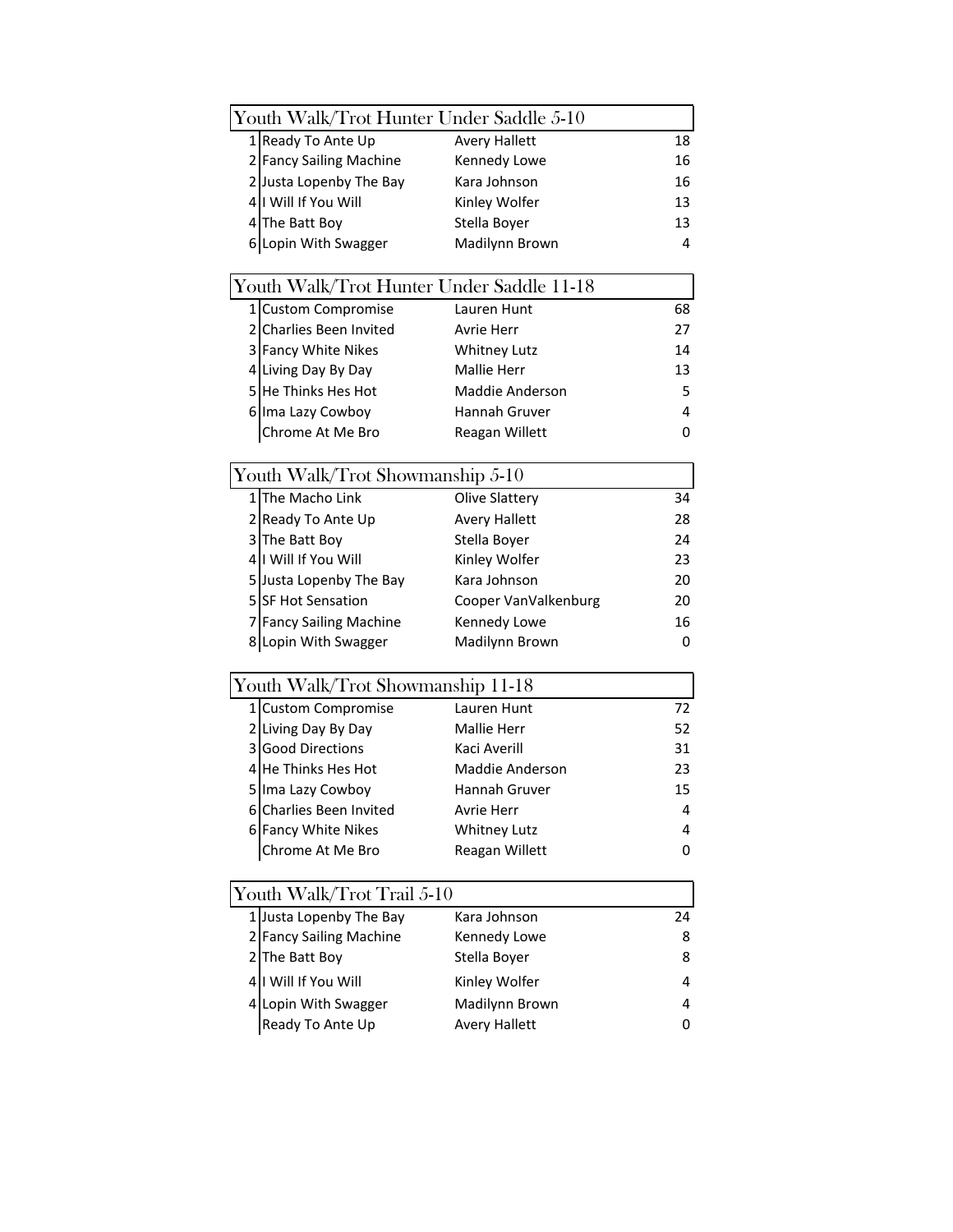| Youth Walk/Trot Trail 11-18            |                              |                        |    |  |
|----------------------------------------|------------------------------|------------------------|----|--|
|                                        | 1 Custom Compromise          | Lauren Hunt            | 45 |  |
|                                        | 2 Living Day By Day          | <b>Mallie Herr</b>     | 40 |  |
|                                        | 3 He Thinks Hes Hot          | <b>Maddie Anderson</b> | 31 |  |
| $\overline{4}$                         | <b>Good Directions</b>       | Kaci Averill           | 26 |  |
|                                        | 5 Fancy White Nikes          | <b>Whitney Lutz</b>    | 20 |  |
|                                        | 6 Ima Lazy Cowboy            | Hannah Gruver          | 12 |  |
|                                        | Chrome At Me Bro             | <b>Reagon Willett</b>  | 0  |  |
|                                        |                              |                        |    |  |
| Youth Walk/Trot Western Pleasure 5-10  |                              |                        |    |  |
|                                        | 1 Justa Lopenby The Bay      | Kara Johnson           | 26 |  |
| 21                                     | <b>Fancy Sailing Machine</b> | Kennedy Lowe           | 16 |  |
|                                        | 3 The Batt Boy               | Stella Boyer           | 14 |  |
|                                        | 4 Ready To Ante Up           | <b>Avery Hallett</b>   | 13 |  |
|                                        | 5   I Will If You Will       | Kinley Wolfer          | 12 |  |
|                                        | 6 The Macho Link             | Olive Slattery         | 6  |  |
|                                        |                              |                        |    |  |
| Youth Walk/Trot Western Pleasure 11-18 |                              |                        |    |  |
| 1                                      | <b>Charlies Been Invited</b> | Avrie Herr             | 52 |  |
| $\overline{2}$                         | <b>Custom Compromise</b>     | Lauren Hunt            | 47 |  |
| $\overline{3}$                         | <b>Good Directions</b>       | Kaci Averill           | 32 |  |
|                                        | 4 Living Day By Day          | <b>Mallie Herr</b>     | 15 |  |
|                                        | 5 He Thinks Hes Hot          | Maddie Anderson        | 12 |  |
|                                        | 6 Ima Lazy Cowboy            | Hannah Gruver          | 7  |  |
|                                        | Chrome At Me Bro             | Reagan Willett         | 0  |  |

## **Amateur Walk/Trot**

| Amateur Horsemanship Walk/Trot |                                |                      |    |
|--------------------------------|--------------------------------|----------------------|----|
|                                | One N Only Sensation           | Dana Brown           | 45 |
|                                | <b>Alotta Good Faith</b>       | Denys Buss           | 28 |
|                                | <b>3 PRF Finally Shameless</b> | Tasha Dunn           | 14 |
| 4                              | A Good Mechanic                | Sherri Rossmiller    | 13 |
|                                | 4 PS Make Mine A Double        | Jennifer Johnson     | 13 |
|                                | 6 Good Girl Gone Bad           | Lindsay Bates        | 12 |
|                                | Modern Miss Dee                | <b>Tiffany Merry</b> |    |
|                                | <b>8 Livn Sensation All</b>    | Jamece Vincent       | 3  |
|                                | 8 Simon Says Im Hot            | Jill Hindman         | 3  |
|                                | 10 Good Bars Only              | Jamie Bansen         | 2  |
|                                | MRP Classified Invite          | Lawran Reed          |    |
|                                |                                |                      |    |

| Amateur Hunt Seat Equitation Walk/Trot |                         |                      |    |  |
|----------------------------------------|-------------------------|----------------------|----|--|
|                                        | 1 One N Only Sensation  | Dana Brown           | 34 |  |
|                                        | 2 MRP Classified Invite | Lawran Reed          | 27 |  |
|                                        | 3 PS Make Mine A Double | Jennifer Johnson     | 16 |  |
|                                        | 4 Alotta Good Faith     | Denys Buss           | 10 |  |
|                                        | 4 PRF Finally Shameless | Tasha Dunn           | 10 |  |
|                                        | 6 Livn Sensation All    | Jamece Vincent       | 8  |  |
|                                        | 6 Modern Miss Dee       | <b>Tiffany Merry</b> | 8  |  |